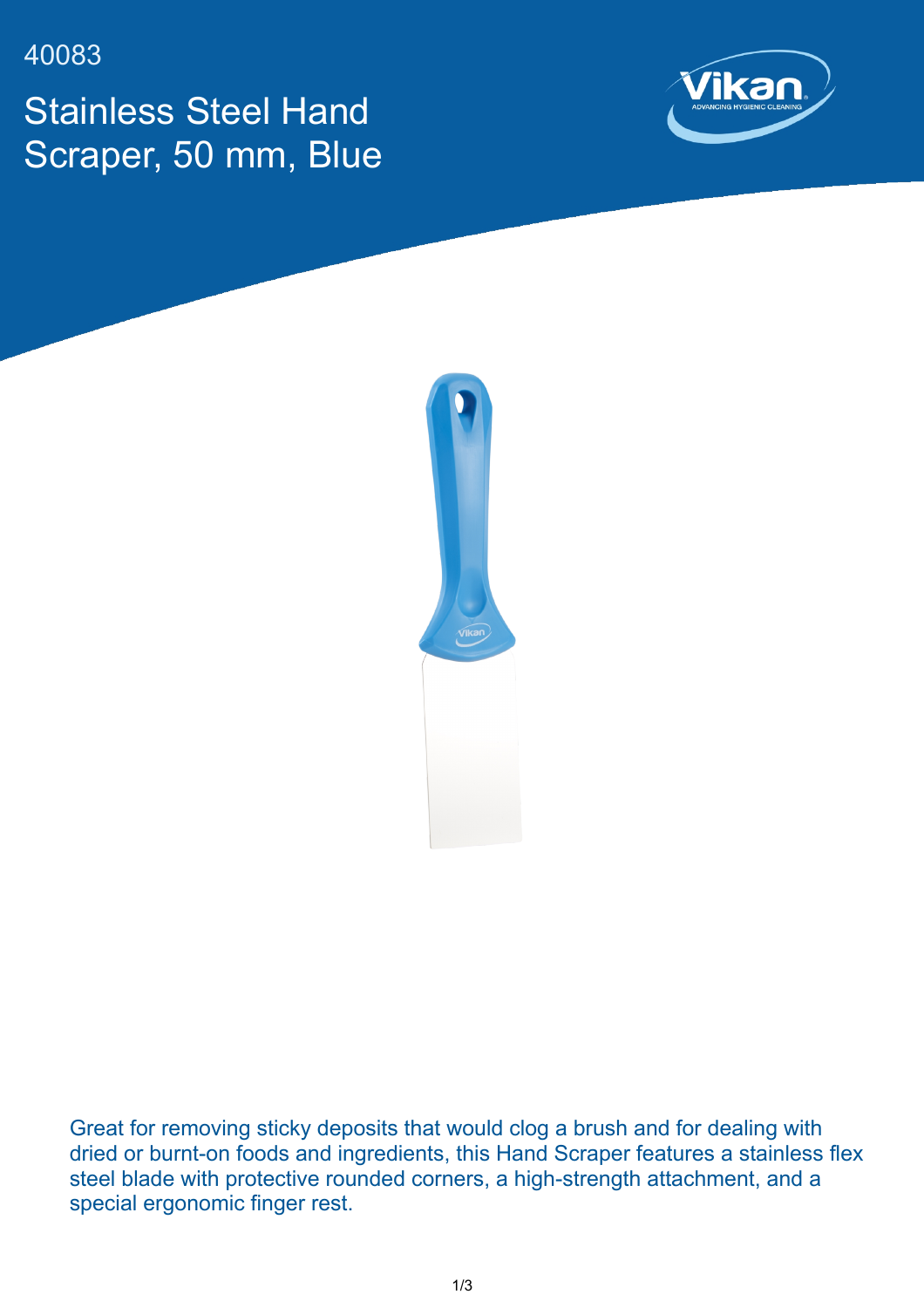## **Technical Data**

| <b>Item Number</b>                                                                        | 40083                                                 |
|-------------------------------------------------------------------------------------------|-------------------------------------------------------|
| <b>Blade Thickness</b>                                                                    | $1$ mm                                                |
| <b>Material</b>                                                                           | Polypropylene<br><b>Stainless Steel (AISI</b><br>301) |
| Complies with (EC) 1935/2004 on food contact materials <sup>1</sup>                       | Yes                                                   |
| Produced according to EU Regulation 2023/2006/EC of Good<br><b>Manufacturing Practice</b> | Yes                                                   |
| <b>FDA compliant raw material (CFR 21)</b>                                                | Yes                                                   |
| Complies with UK 2019 No. 704 on food contact materials                                   | Yes                                                   |
| Meets the REACH Regulation (EC) No. 1907/2006                                             | Yes                                                   |
| <b>California Proposition 65 Compliant</b>                                                | Yes                                                   |
| Use of phthalates and bisphenol A                                                         | <b>No</b>                                             |
| <b>Is Halal and Kosher compliant</b>                                                      | Yes                                                   |
| <b>Box Quantity</b>                                                                       | 10 Pcs.                                               |
| Quantity per Pallet (80 x 120 x 200 cm)                                                   | 3150 Pcs                                              |
| <b>Quantity Per Layer (Pallet)</b>                                                        | 150 Pcs.                                              |
| <b>Box Length</b>                                                                         | 255 mm                                                |
| <b>Box Width</b>                                                                          | 225 mm                                                |
| <b>Box Height</b>                                                                         | 85 mm                                                 |
| Length                                                                                    | 235 mm                                                |
| <b>Width</b>                                                                              | 50 mm                                                 |
| <b>Height</b>                                                                             | $22$ mm                                               |
| <b>Net Weight</b>                                                                         | $0.09$ kg                                             |
| <b>Weight bag (Recycling Symbol "4" Low Density Polyethylene</b><br>(LDPE)                | 0.0402 kg                                             |
| <b>Weight cardboard</b>                                                                   | $0.006$ kg                                            |
| <b>Tare total</b>                                                                         | 0.0462 kg                                             |
| <b>Gross Weight</b>                                                                       | $0.14$ kg                                             |
| <b>Cubik metre</b>                                                                        | 0.000258 M3                                           |
| <b>Recommended sterilisation temperature (Autoclave)</b>                                  | 121 °C                                                |
| <b>Max. cleaning temperature (Dishwasher)</b>                                             | 93 °C                                                 |
| Max usage temperature (food contact)                                                      | 200 °C                                                |
| Max usage temperature (non food contact)                                                  | 200 °C                                                |
| Min. usage temperature <sup>3</sup>                                                       | $-20 °C$                                              |
| <b>Max. drying temperature</b>                                                            | 120 °C                                                |
| Min. pH-value in usage concentration                                                      | 2 pH                                                  |
| <b>Max. pH-value in Usage Concentration</b>                                               | 10.5 pH                                               |